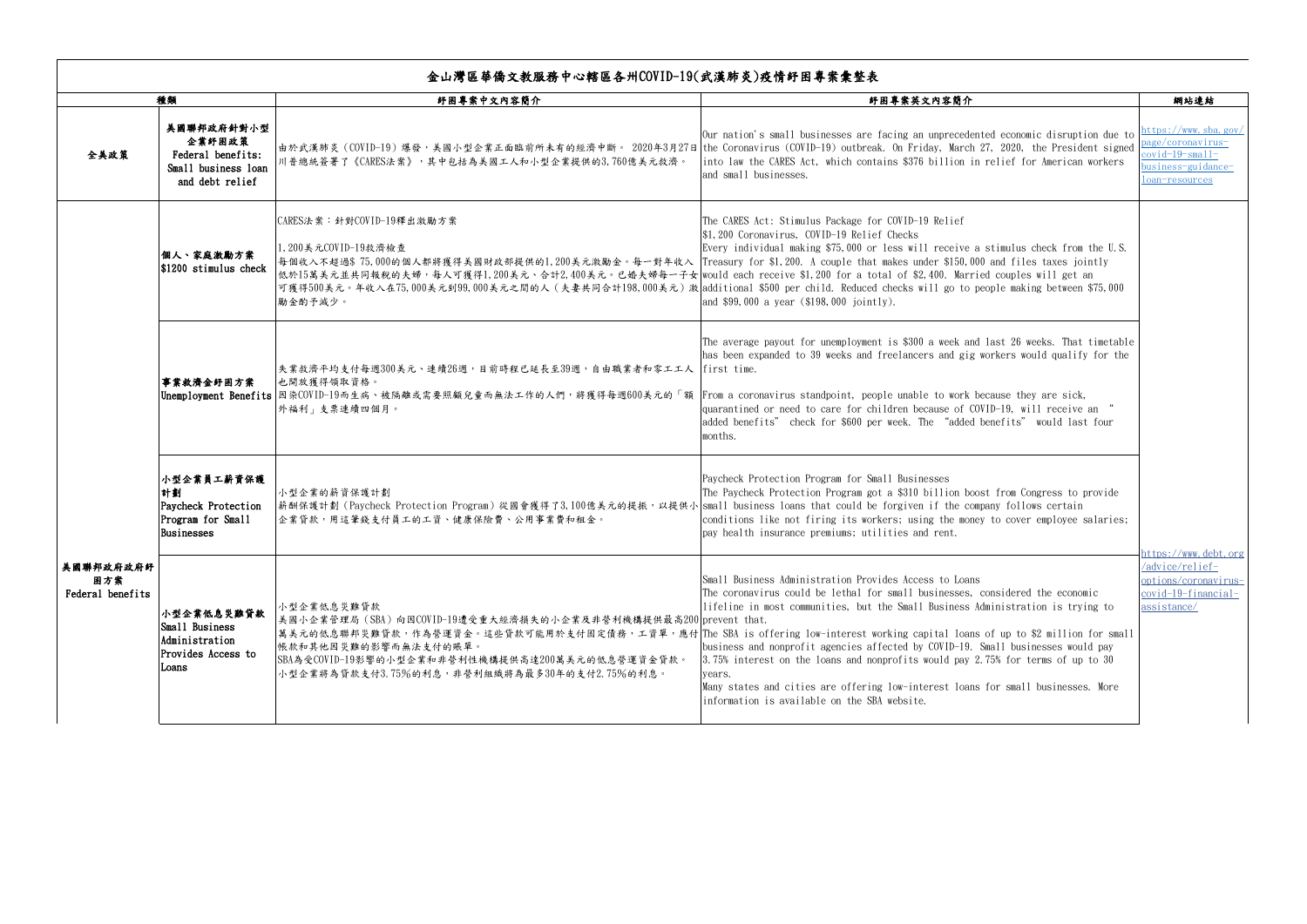| 美國聯邦政府針對大企<br>業紓困方案<br>Big Business Gets<br>Some Breaks                                              | 擁有500多名員工的大型企業並被視為「嚴重打擊」的公司可獲得大量贈款或貸款。<br>例如,航空客運業將獲得無需償還的贈款250億美元,及另需後續償還的貸款250億美元。<br>提供被視為與國家安全至關重要的公司170億美元的貸款,另提供4,250億美元的貸款給其他企<br>業、州和城市。                                                                                                                                                                                                                                                                                                                                                                                                                                                             | Companies with more than 500 employees and deemed "severely distressed" will<br>receive large grants or loans.<br>The passenger airline industry, for example, will get \$25 billion in grants (money<br>they won't pay back) and another \$25 billion in loans they are expected to pay<br>back.<br>There is \$17 billion in loans to companies considered critical to national security<br>and \$425 billion for other businesses, states and cities.                                                                                                                                                                                                                                                                                                                                                                                                                                                                                                                                                                                                                                                                                                                                                                     |                                                                                                               |
|------------------------------------------------------------------------------------------------------|--------------------------------------------------------------------------------------------------------------------------------------------------------------------------------------------------------------------------------------------------------------------------------------------------------------------------------------------------------------------------------------------------------------------------------------------------------------------------------------------------------------------------------------------------------------------------------------------------------------|-----------------------------------------------------------------------------------------------------------------------------------------------------------------------------------------------------------------------------------------------------------------------------------------------------------------------------------------------------------------------------------------------------------------------------------------------------------------------------------------------------------------------------------------------------------------------------------------------------------------------------------------------------------------------------------------------------------------------------------------------------------------------------------------------------------------------------------------------------------------------------------------------------------------------------------------------------------------------------------------------------------------------------------------------------------------------------------------------------------------------------------------------------------------------------------------------------------------------------|---------------------------------------------------------------------------------------------------------------|
| 醫院和健康照顧中心紓<br>困方案<br>Hospitals and Health<br>Care Centers Get Help                                   | 激勵方案預留了1,000億美元,以幫助遭受此疫情打擊最嚴重的醫院。這筆錢的目的是使他們<br>能夠購買用於醫護人員的防護裝備,測試用品並支持緊急行動中心。                                                                                                                                                                                                                                                                                                                                                                                                                                                                                                                                | The stimulus bill set aside \$100 billion to help hospitals that were hit hardest by<br>the pandemic. The money is intended to allow them to purchase protective gear for<br>health-care workers, testing supplies and support emergency operation centers.                                                                                                                                                                                                                                                                                                                                                                                                                                                                                                                                                                                                                                                                                                                                                                                                                                                                                                                                                                 |                                                                                                               |
| CA benefits for<br>Workers:加州政府針對<br>員工的幫助                                                           | 加州政府為員工帶來的幫助:<br>殘疾保險,帶薪家庭休假,照顧被COVID-19感染的家庭成員的假,失業保險,加利福尼亞病假 COVID-19, unemployment insurance, California sick leave, etc.<br>等. (詳細說明如聯結網站說明)                                                                                                                                                                                                                                                                                                                                                                                                                                                             | Disability insurance, paid family leave for taking care family member infected by                                                                                                                                                                                                                                                                                                                                                                                                                                                                                                                                                                                                                                                                                                                                                                                                                                                                                                                                                                                                                                                                                                                                           | https://www.labor.ca<br>.gov/coronavirus2019<br>/#chart                                                       |
| 加州聖塔克拉拉縣針對<br>企業之紓困方案Santa<br>Clara county<br>summarized benefits.<br>including federal and<br>state | 小型企業的融資和資源<br> 北加州小型企業發展中心可以幫助小型企業瀏覽資源並回答業務問題。了解有關聯邦「薪資保  navigate resources and answer business questions. Learn more about the Paycheck<br>續聘用員工。<br>的商業貸款以及小額貸款。<br>加州小企業資本介接計劃 (CalCAP) 鼓勵銀行和其他金融機構向難以獲得融資的小企業提供貸 need term loans or lines of credit for working capital.<br>貸款損失準備金計劃,可以針對某些貸款違約產生的損失提供最高100%的覆蓋率,最高可提 and other financial institutions to make loans to small businesses that have<br>供500萬美元的貸款。<br>Facebook正在為多達3萬家合格的小型企業提供1億美元的現金贈款和廣告信用。<br> 總督商務與經濟發展辦公室 (Go-Biz) 為整個加州的小型企業提供有關金融和技術援助的資源  is a loan loss reserve program that may provide up to 100% coverage on losses<br>信息。 | The Northern California Small Business Development Center can help small businesses<br>護計劃」的信息,該計劃是一項小企業貸款,可幫助企業在冠狀病毒 (COVID-19) 危機期間繼 Protection Program, a small business loan that helps businesses keep their workforce<br>employed during the Coronavirus (COVID-19) crisis.<br>加州IBank為受區域災難影響且需要定期貸款或信貸額度的小企業借款人提供低息和國家擔保  California IBank has low-interest and state-guaranteed business loans and microloans<br>for small business borrowers who have been impacted by regional disasters and who<br> 款。倘小型企業經營者需要貸款來獲得一筆創業、擴展或運營資金,可申請CalCAP,此為一項 The California Capital Access Program (CalCAP) for Small Business encourages banks<br>difficulty obtaining financing. If you own a small business and need a loan for<br>start-up, expansion or working capital, you may be eligible for this program. CalCAP<br>resulting from certain loan defaults. Loans are available up to \$5 million.<br>Facebook is offering \$100M in cash grants and advertisement credits for up to 30,000<br>eligible small businesses.<br>The Governor's Office of Busines and Economic Development (Go-Biz) offers resource<br>information on finanical and technical assistance for small businesses throughout<br>California. | https://www.sccgov.o<br>rg/sites/opa/opa/cov<br>id19/Pages/Resources<br>-for-Businesses-and-<br>Workers. aspx |
|                                                                                                      |                                                                                                                                                                                                                                                                                                                                                                                                                                                                                                                                                                                                              |                                                                                                                                                                                                                                                                                                                                                                                                                                                                                                                                                                                                                                                                                                                                                                                                                                                                                                                                                                                                                                                                                                                                                                                                                             |                                                                                                               |